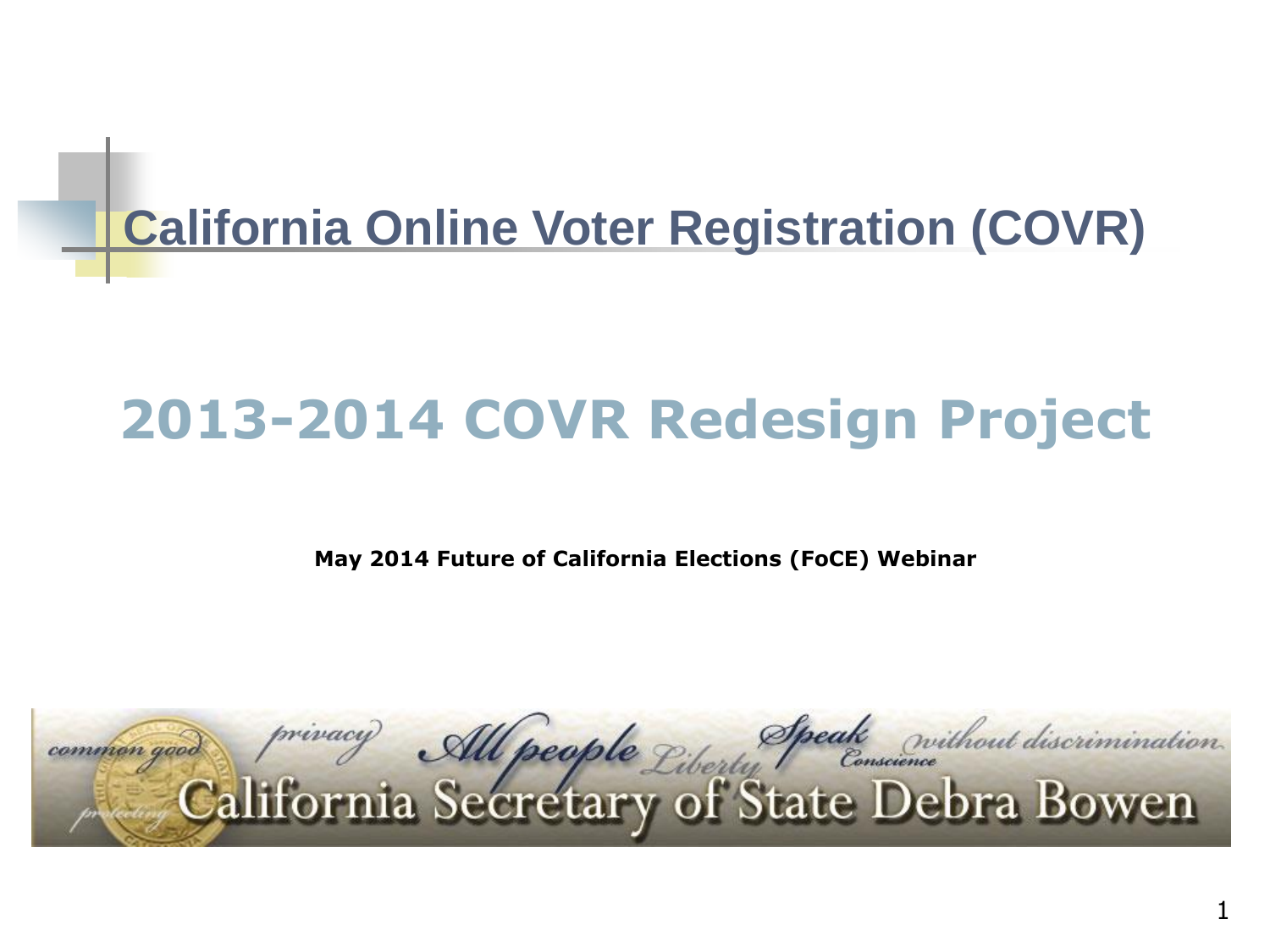## Why Did the SOS Redesign COVR?

- Improve Accessibility
- 2. Provide All 10 VRA Languages English, Spanish, Chinese, Hindi, Japanese, Khmer, Korean, Tagalog, Thai, Vietnamese
- 3. Optimize for Mobile Devices
- Add a "Post" Feature for Third Parties
- 5. Track & Report NVRA Agency Registrations
- 6. Add Single Record Retrieval for Counties
- 7. Improve Data Quality
- 8. Improve Overall Usability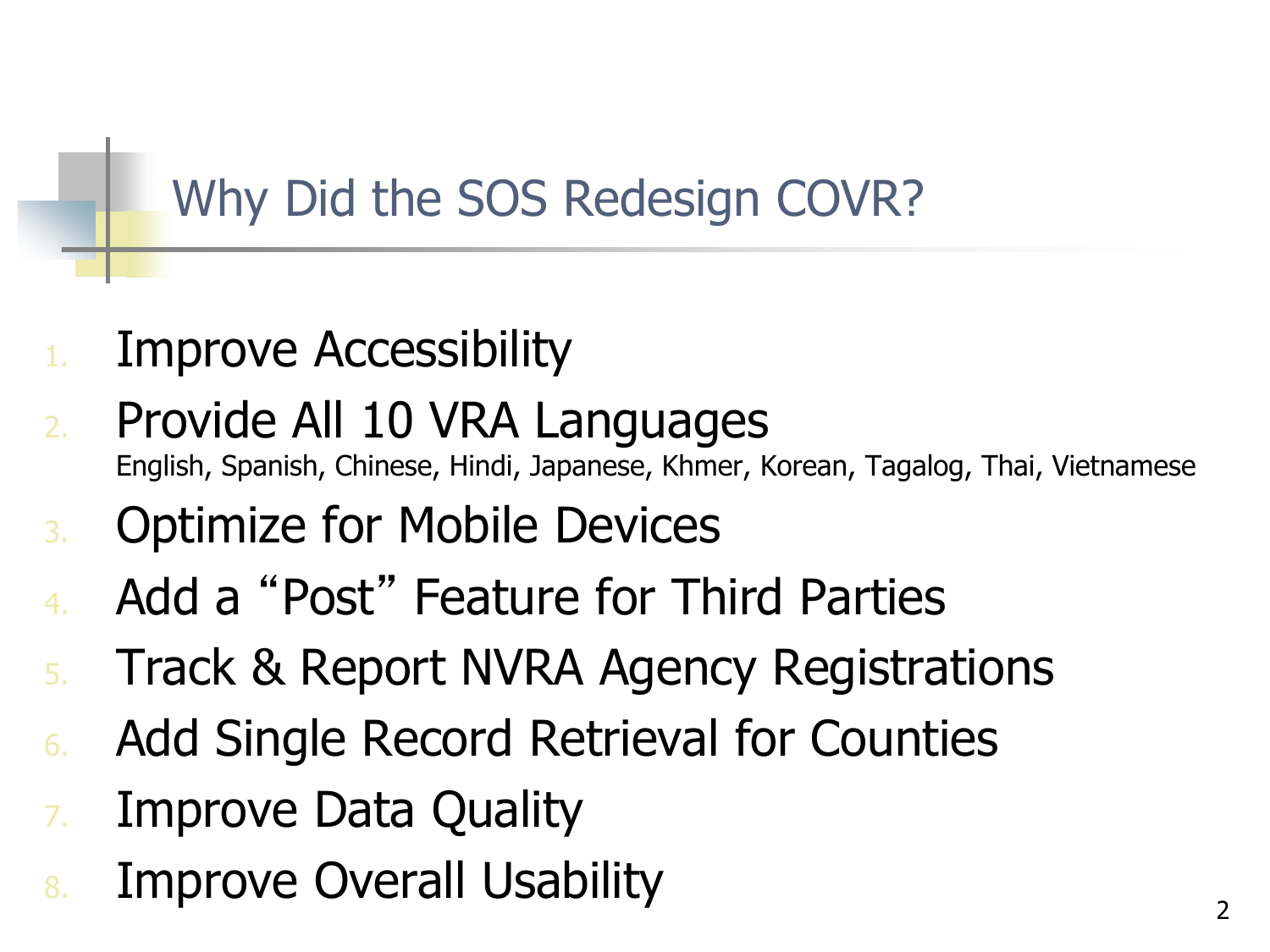## How Did the SOS Improve Accessibility?

# Collaboration in Design, Build and Test

- CSU ATI
- VAAC

## Standard

 Web Content Accessibility Guidelines 2.0 W3C World Wide Web Consortium Recommendation WCAG 2.0 12/2008, Level A & Level AA Success Criteria

# All 5 Types of Disabilities

- **Intellectual and cognitive**
- **Blind and visually impaired**
- **Manual and mobility**
- **Hearing impaired**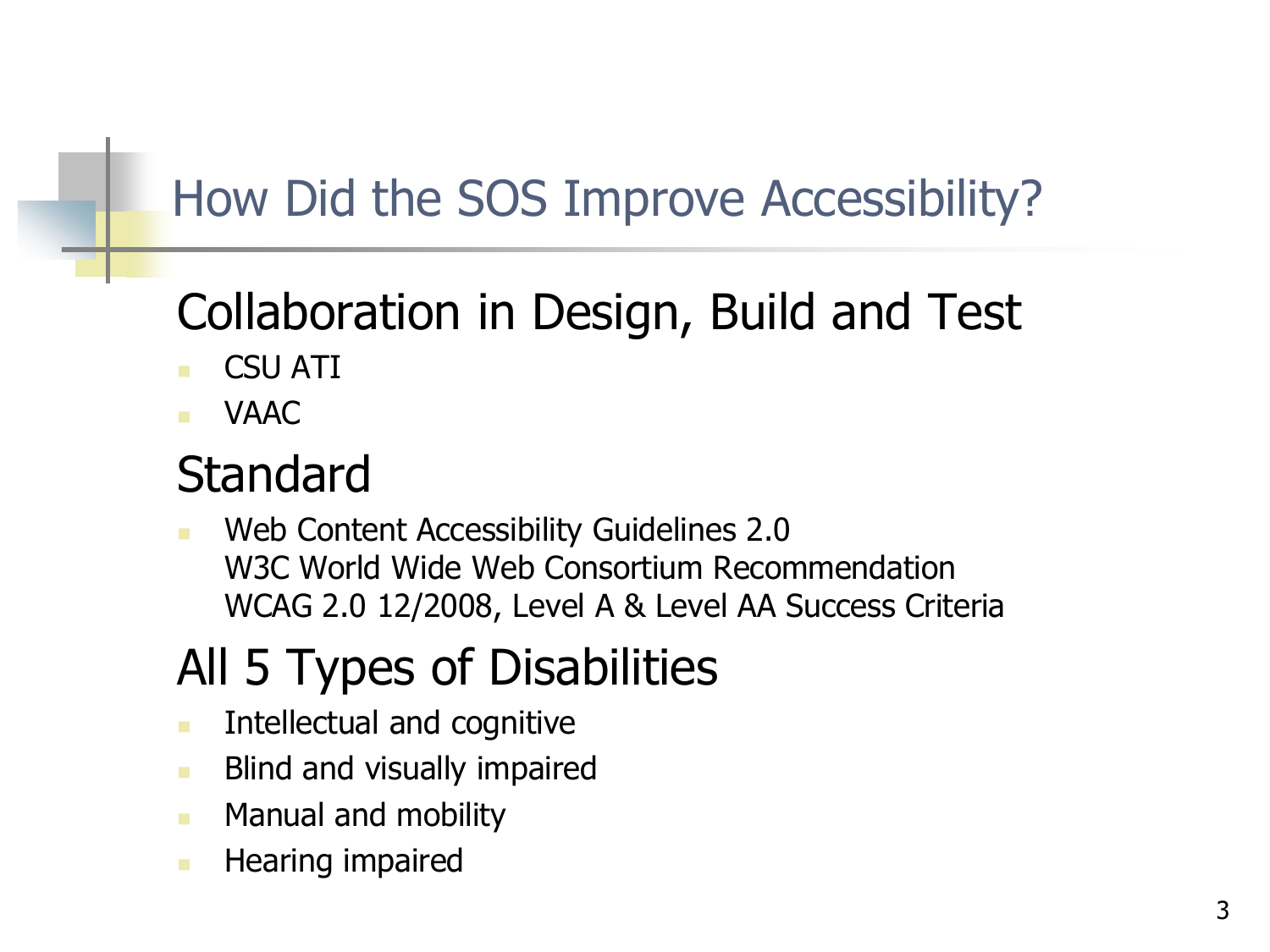#### How Were the New Language Versions Vetted?

# **Translation Review & Beta Testing**

- **SOS & County Elections Staff: Los Angeles, Orange, San Diego,** San Francisco, Santa Clara
- **Language Accessibility Advisory Committee**

### Review Cycle

**Official Vendor**  $\Box$  **SOS**  $\Box$  **Reviewers**  $\Box$  **SOS**  $\Box$  **Vendor**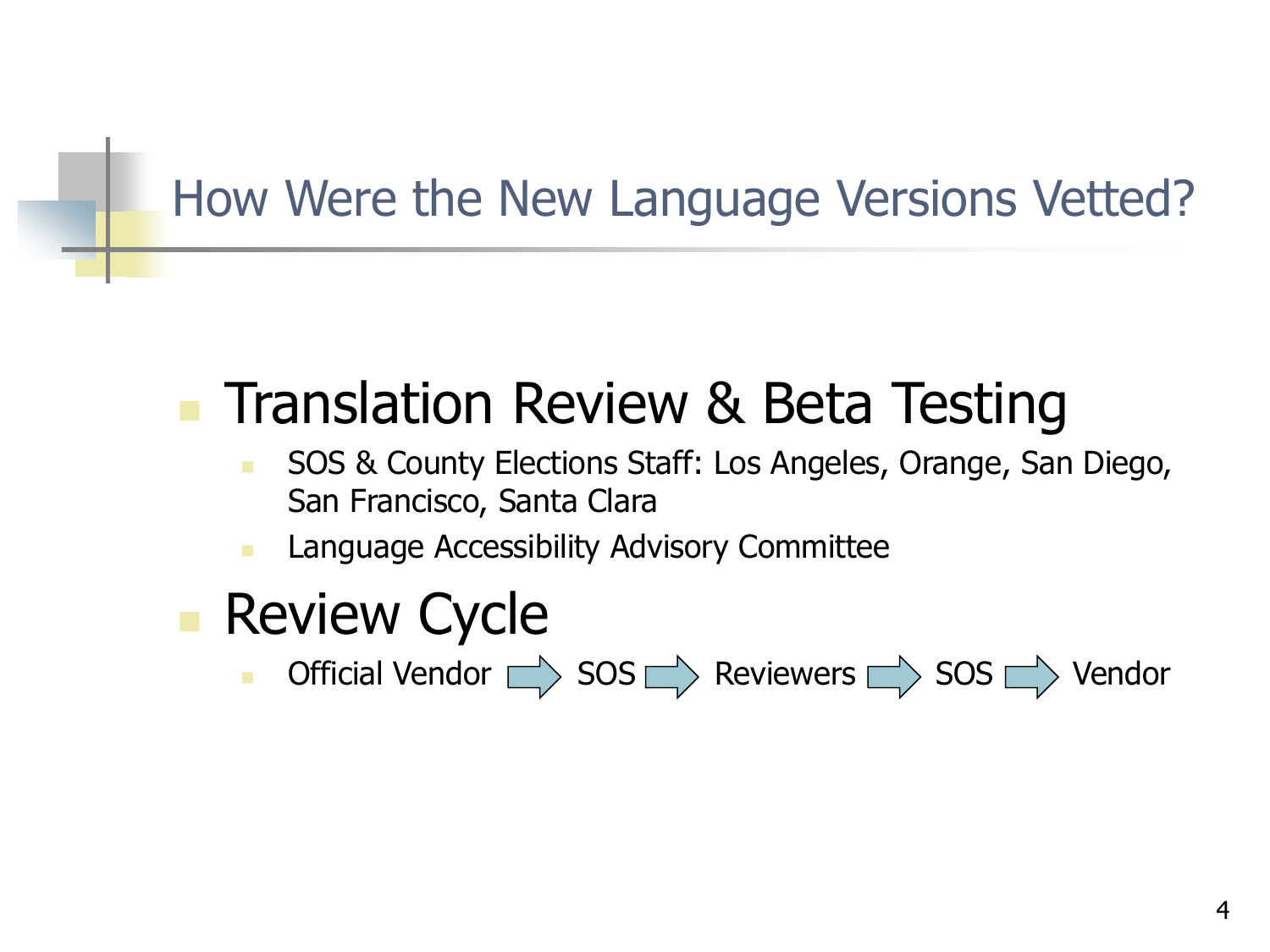#### What is the New COVR "Post" Function?

#### L. "**Post**"

A software operation that:

- 1) temporarily saves data entered on a third party website; and
- 2) transfers the data into COVR to pre-fill the online form for applicants.

#### ٠ "**Posting Entity**"

A third party permitted by written agreement with the SOS to post data to COVR on behalf of website visitors. Includes both government agencies (e.g., DMV, HBX, USPS, etc.) and non-governmental organizations (e.g., Rock the Vote, political parties, etc.).

#### **COVR Fields Designed for a Post**

Name, address, email, phone, etc.

- **Not** SSN, DL, PVBM Preference, Political Party Preference
- **Security** IP Source Addresses, API Keys, Privacy & Security Standards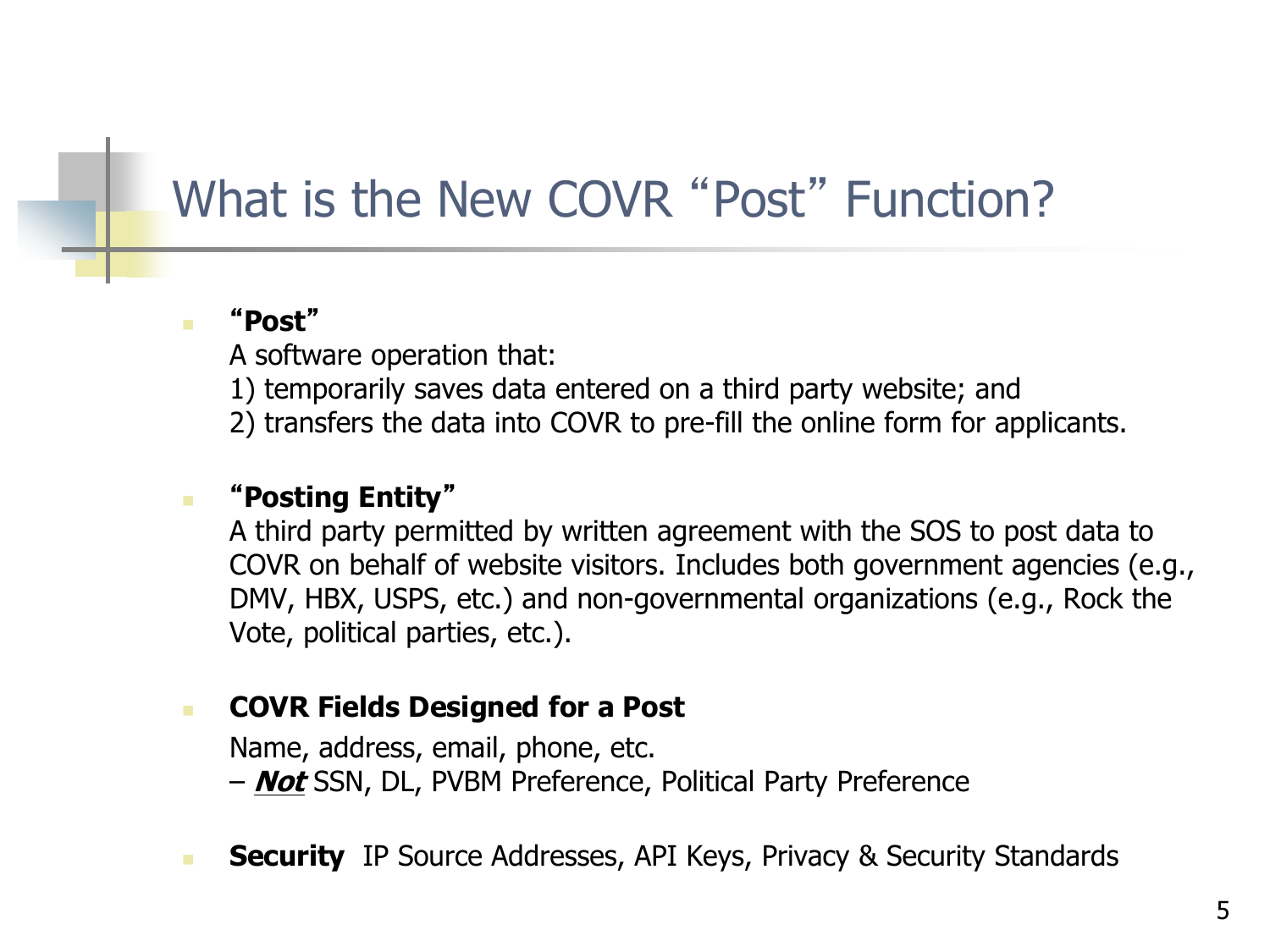#### How Is the COVR Redesign More User-Friendly?

- All Disclosures on Landing Page
- **Help Links in Footer of Every Page:** 
	- Web Help
	- **Accessibility**
	- **Privacy**
	- Voter Hotline 800-345-VOTE
- **Same Questions, Fewer Screens: 2-Page Form + Review**
- **Progress Bar**
- **Plainer English (5<sup>th</sup> Grade Level); Intuitive Field Grouping**
- **User-Friendly Error Messaging**
- **Additional Fields Appear as Needed (Mailing, Prior, Poll, Lang.)**
- **Accommodates smart phones, tablets, and other mobile devices**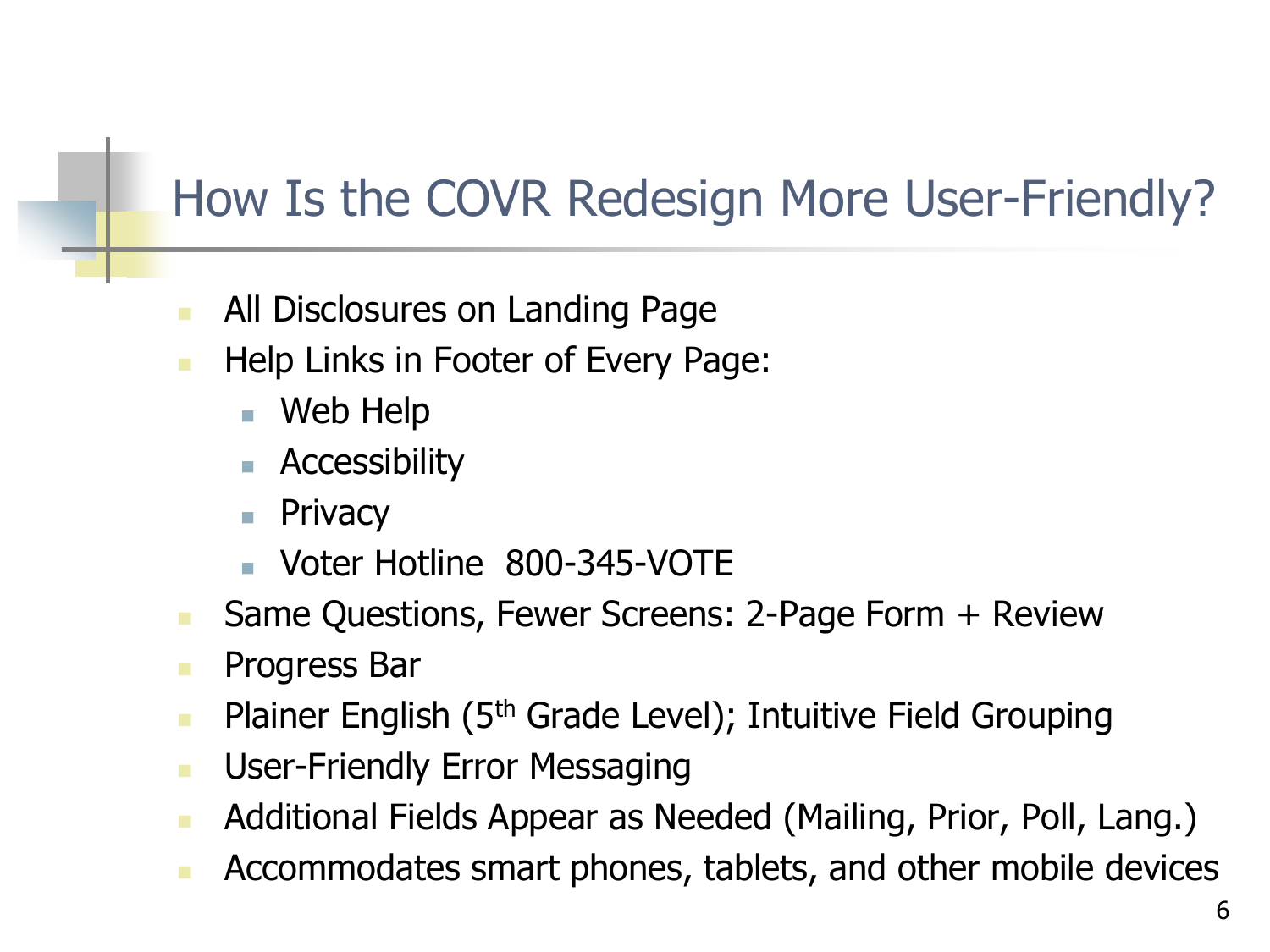#### What's Coming Next?

# VoteCal 2015-2016

- Central Voter Registration Database
- New Online Voter Registration Website
- **Noter Registration Status Lookup**
- VIG Opt-In/Opt-Out
- Polling Place Lookup
- VBM & Provisional Ballot Status Lookup
- List Maintenance: Uniformity/Synchronization
- Simplicity for Cross-County Moves (Sig. Trfr)  $_7$